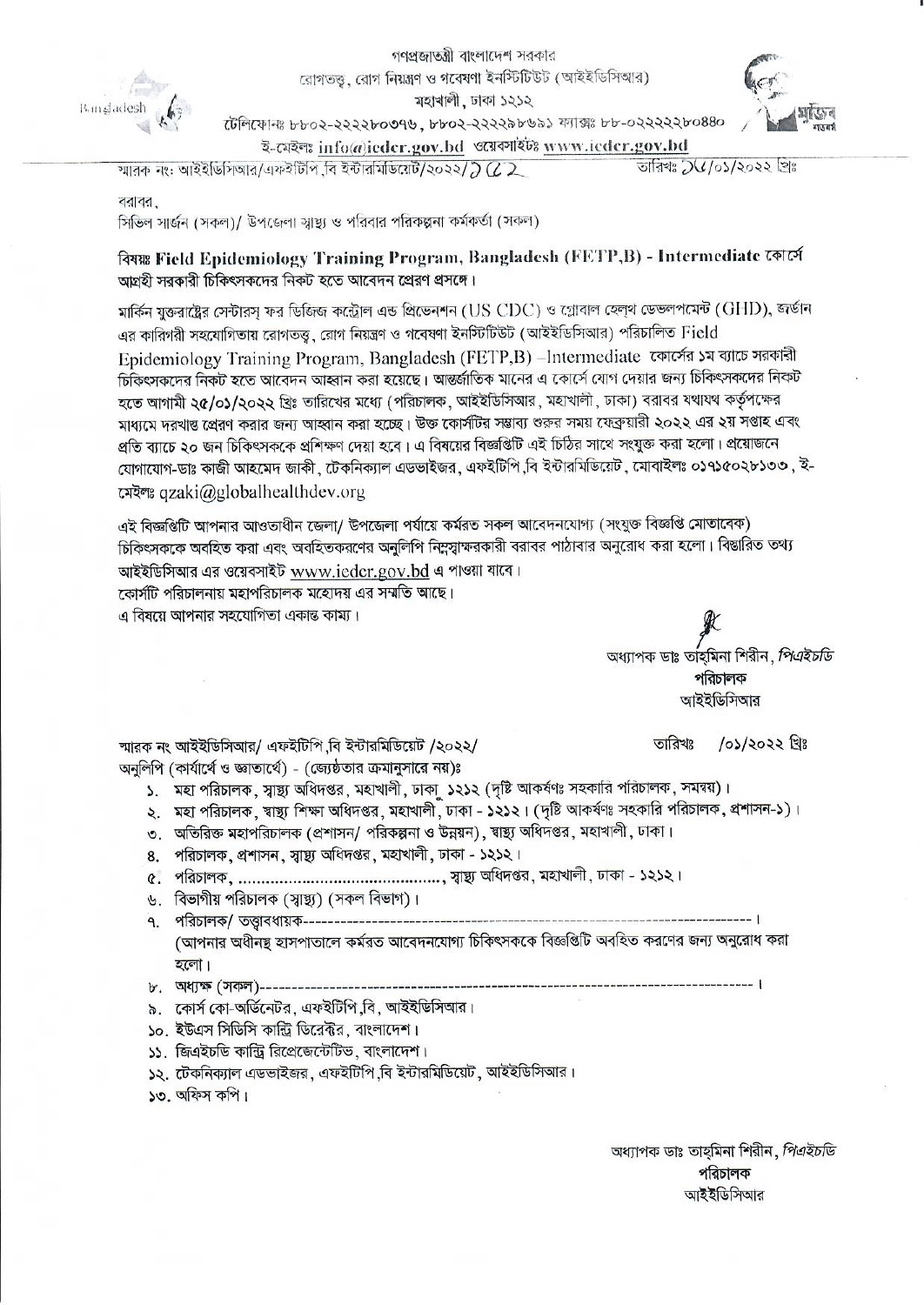



 **BECOME A CERTIFIED FIELD EPIDEMIOLOGIST** FIELD EPIDEMIOLOGY TRAINING PROGRAM, BANGLADESH (FETP,B) – INTERMEDIATE (A CERTIFICATE COURSE IN APPLIED EPIDEMIOLOGY) INSTITUTE OF EPIDEMIOLOGY, DISEASE CONTROL AND RESEARCH (IEDCR) MOHAKHALI, DHAKA-1212 Website: www.iedcr.gov.bd, E-mail: info@iedcr.gov.bd, Phone: 8802-222280376**,** 8802**-**222298691

United States Centers for Disease Control and Prevention (US CDC) designed a unique 9- month on job training opportunity for government physicians of Bangladesh, technically supported by Global Health Development (GHD), Jordan and implemented by the Institute of Epidemiology, Disease Control & Research (IEDCR) of the Ministry of Health and Family Welfare.

### **Background and Objectives**

FETP-Intermediate program is a nine-month in-service training that addresses the skills needed by the Government health physicians to improve epidemiologic capacity to evaluate and strengthen public health surveillance systems, investigate and control outbreaks, and conduct field studies to address public health priority issues. The goal of the Intermediate FETPB is to strengthen the applied epidemiological skills of government health officials and produce the health leaders of the future.

The training consists of five classroom sessions with a total of 07 weeks in 09 months (schedule attached). Through mentor supervised in-service training, the participants will learn fundamental skills in surveillance, outbreak investigation and basic public health management. The fieldwork is planned to be at the participants' job stations where they will conduct their field projects.

FETP-Intermediate program is implemented in 13 countries around the world and graduates will count toward World Health Organization/Global Health Security goal of 01 epidemiologist per 200,000 populations to attain and comply with International Health Regulation 2005.

#### **Training**

**Classroom:** Courses in Epidemiology, Biostatistics, Disease Surveillance, Outbreak Investigation, Scientific Writing/Communications, and Mentoring/Teaching (schedule attached).

**Field:** Conduct outbreak investigations, surveillance system evaluations and data analyses, disease control and prevention, research, reporting to decision-makers, writing scientific abstract/manuscripts and mentoring/teaching.

#### **Benefits**

- 1) Graduation certificate will be awarded by **IEDCR** and **US CDC** upon successful completion of the program.
- 2) Graduates will be counted as certified field epidemiologist as per WHO and Global Health Security (GHS) criteria.

# **Criteria of Applicants**

- 1) Government Physicians only (minimum 02 years of working experience at Upazila/District level)
- 2) Bachelor of Medicine and Bachelor of Surgery (MBBS) graduates
- 3) Proficient English User
- 4) Computer literate and competent
- 5) Maximum age limit of 40 years with willingness to do extensive field work

#### **How to apply**

Online application link: https://forms.gle/Dh6uWn2auw4QgQg88 or send your application to: info@iedcr.gov.bd For Further query:

Please mail: qzaki@globalhealthdev.org (Dr. Quazi Ahmed Zaki, Technical Advisor: Cell: +8801715028133)

# **Application Deadline: January 25, 2022**

#### **Selection Process**

- 1) Shortlisted/Selected applicants will be invited to join the program.
- 2) Twenty (20) physicians will be selected in each COHORT for 09 months on the job training (as per attached training schedule)
- 3) Beginning of training: 2<sup>nd</sup> week of February 2022









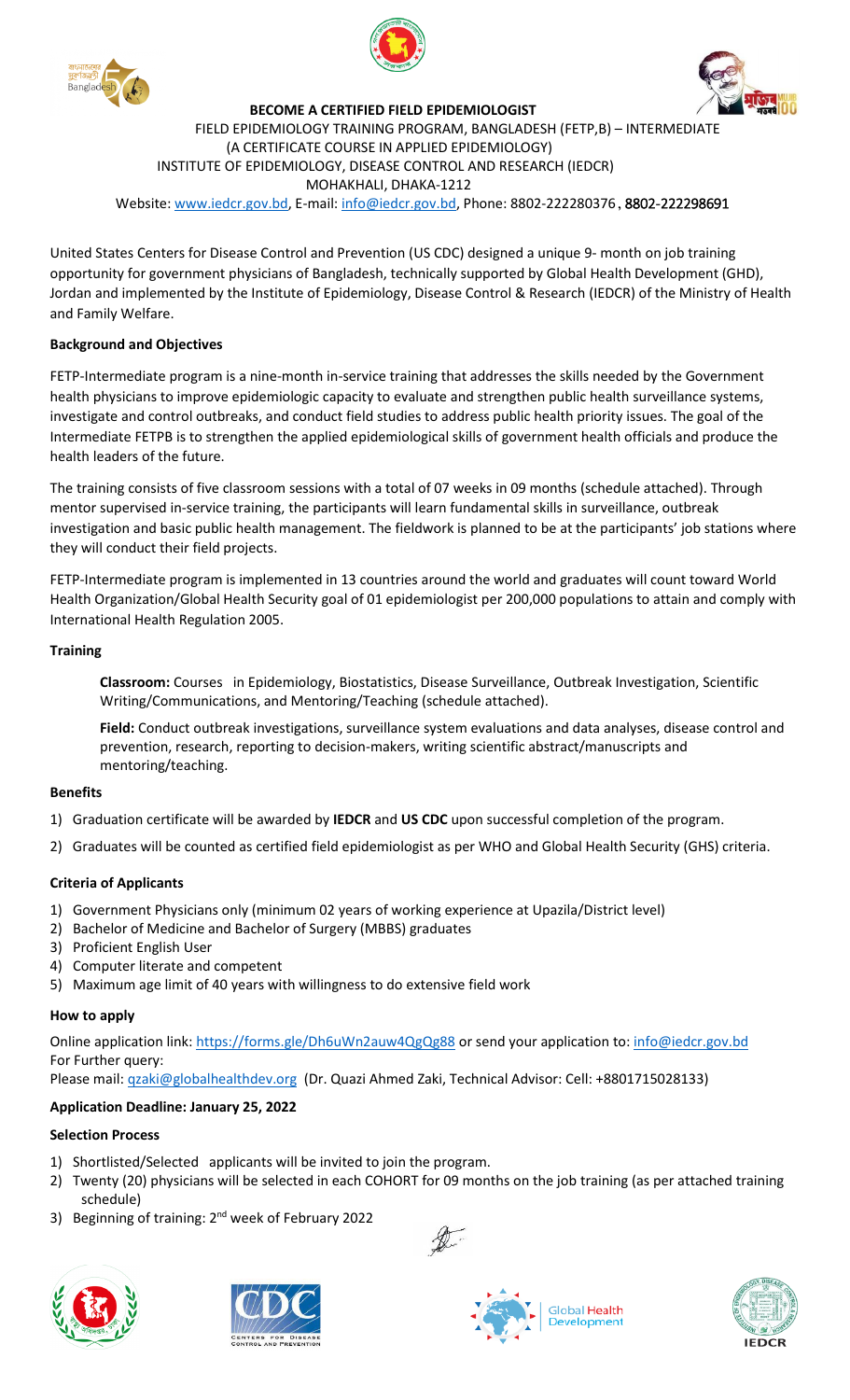



#### **BECOME A CERTIFIED FIELD EPIDEMIOLOGIST** FIELD EPIDEMIOLOGY TRAINING PROGRAM, BANGLADESH (FETP,B) – INTERMEDIATE (A CERTIFICATE COURSE IN APPLIED EPIDEMIOLOGY) INSTITUTE OF EPIDEMIOLOGY, DISEASE CONTROL AND RESEARCH (IEDCR) MOHAKHALI, DHAKA-1212

Website: www.iedcr.gov.bd, E-mail: info@iedcr.gov.bd, Phone: 8802-222280376**,** 8802**-**222298691

# **FETP-Intermediate Trainings Schedule (1st COHORT) \***

| <b>Training Activities</b> |             | Venue           | Time               |                          |  |  |  |
|----------------------------|-------------|-----------------|--------------------|--------------------------|--|--|--|
| Classroom sessions         | Workshop 1  | <b>IEDCR</b>    | 10 working days    | (15-28 February 2022)    |  |  |  |
|                            | Workshop 2  | <b>IEDCR</b>    | 10 working days    | (9-21 April 2022)        |  |  |  |
|                            | Workshop 3  | <b>IEDCR</b>    | 05 working days    | $(5 - 9$ June 2022)      |  |  |  |
|                            | Workshop 4  | <b>IEDCR</b>    | 05 working days    | (17 - 21 July 2022)      |  |  |  |
|                            | Workshop 5  | <b>IEDCR</b>    | 03 working days    | (3-5 September 2022)     |  |  |  |
| Field activities           | Fieldwork 1 | At Duty Station | 06 weeks (approx.) | (01 March-08 April)      |  |  |  |
|                            | Fieldwork 2 | At Duty Station | 06 weeks (approx.) | (22 April - 4 June 2022) |  |  |  |
|                            | Fieldwork 3 | At Duty Station | 06 weeks (approx.) | (10 June- 16 July 2022)  |  |  |  |
|                            | Fieldwork 4 | At Duty Station | 06 weeks (approx.) | (22 July - 2 September)  |  |  |  |

### **\* training schedule is tentative**

• **Course will start in February 2022**

- **Government Order will be issued for the selected candidates to join the training from DGHS**
- **The 9-month Intermediate Course has 20-25% time in class and 75-80% at field**
- **Trainees will complete five in-class "modules," separated by four 2-3 month periods at their jobs where they will conduct applied field assignments**
- **Trainees will be linked with mentors and continue this relationship throughout the course**
- **Trainees will have applied assignments in class and in the field that will be evaluated**
- **All field activities will be appropriately structured to support the learning process**
- **Financial incentives will be provided as per Government rules (TA/DA applicable for all participants)**











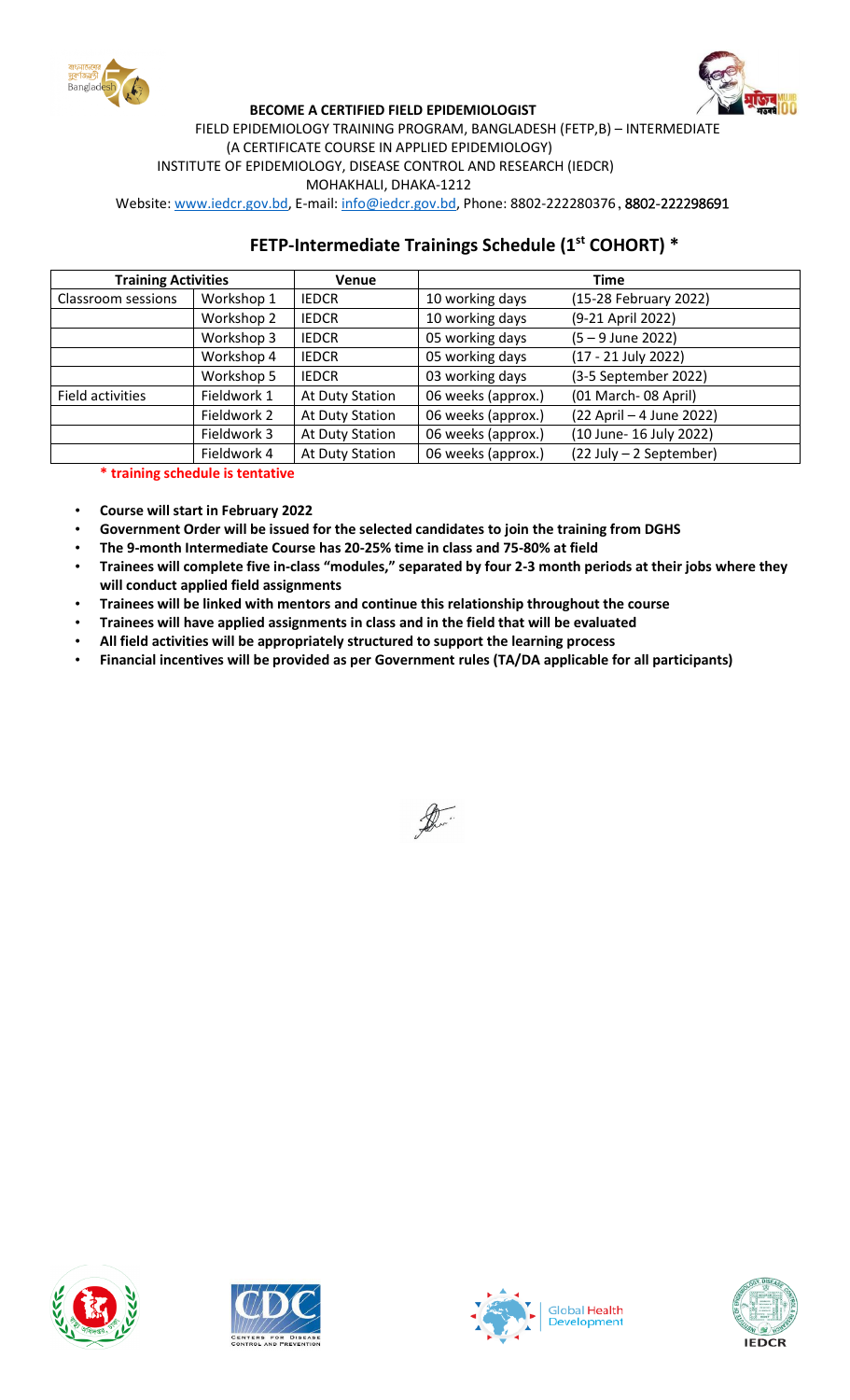# **Field Epidemiology Training Program**

*FETP-Intermediate*

# **Background**

The U.S. Centers for Disease Control and Prevention (CDC) works with Ministries of Health (MOHs) around the world to strengthen their countries' epidemiology workforce through the Field Epidemiology Training Program (FETP).

An FETP is a service-based training program whose purpose is to train public health workers at all levels of the public health system in the principles and practices of field epidemiology as they provide service to their countries. The FETP design is rooted on the premise that better trained health workers result in an improved public health system.

FETPs are structured so that trainees spend minimum time in the classroom and maximum time in the field. Trainees provide public health services while gaining essential skills to collect, analyze, and use data to prioritize health issues and inform policy decisions.

In recent years, CDC and MOHs have recognized the importance of strengthening the capacity of the public health workforce at all levels of the public health system.

In response, a three-tiered training model was created to strengthen surveillance and epidemiology capacity at all levels of a country's health system, from the district to the regional to the national level.



*Training model for FETP-Intermediate level workforce development*

# **FETP-Intermediate**

This 9-month on-the-job program addresses the skills needed by health officials at the middle level of the MOH

(province, state, governorate) to improve epidemiologic capacity to evaluate and strengthen public health surveillance systems, investigate and control outbreaks, and conduct field studies to address public health priority issues.

The centerpiece of FETP-Intermediate is a survey of a priority health topic planned and conducted by the trainees as a

group. Classroom instruction (8 weeks total, in 5 workshops) addresses surveillance interpretation

#### **FETP by the numbers\***

**• 9 months** of training



- **• 13 countries** with CDCsupported FETP-Intermediate
- **• 780+ health professionals** trained since 2011

and analysis; surveillance system evaluation; outbreak investigation; study design; planning and conducting a survey; data entry and analysis in Epi Info; public health communication; and training and mentorship.

Trainees develop these competencies through individual field projects and a group survey. In countries with both FETP-Frontline and FETP-Intermediate, trainees in the intermediate program may mentor those in FETP-Frontline.

Trainees who successfully complete the program receive a certificate of completion signed by MOH and CDC officials.

# **Benefits to the MOH**

- **•** Increased capacity among staff to recognize and respond to public health problems in a timely and vigorous manner
- **•** Increased completion and accuracy of surveillance data reporting and analysis
- **•** Stronger culture of data-based decision making
- **•** A network of well-trained field epidemiologists and public health managers in the country
- **•** Graduates count towards the World Health Organization and Global Health Security goal of 1 epidemiologist per 200,000 population

# **Target audience**

The target audience is government public health workers responsible for public health functions, such as surveillance, data compilation analysis, reporting, outbreak investigation, and conducting planned investigations at the middle level of the health system.

*\*As of July 2017*



Center for Global Health

Division of Global Health Protection, Workforce and Institute Development Branch